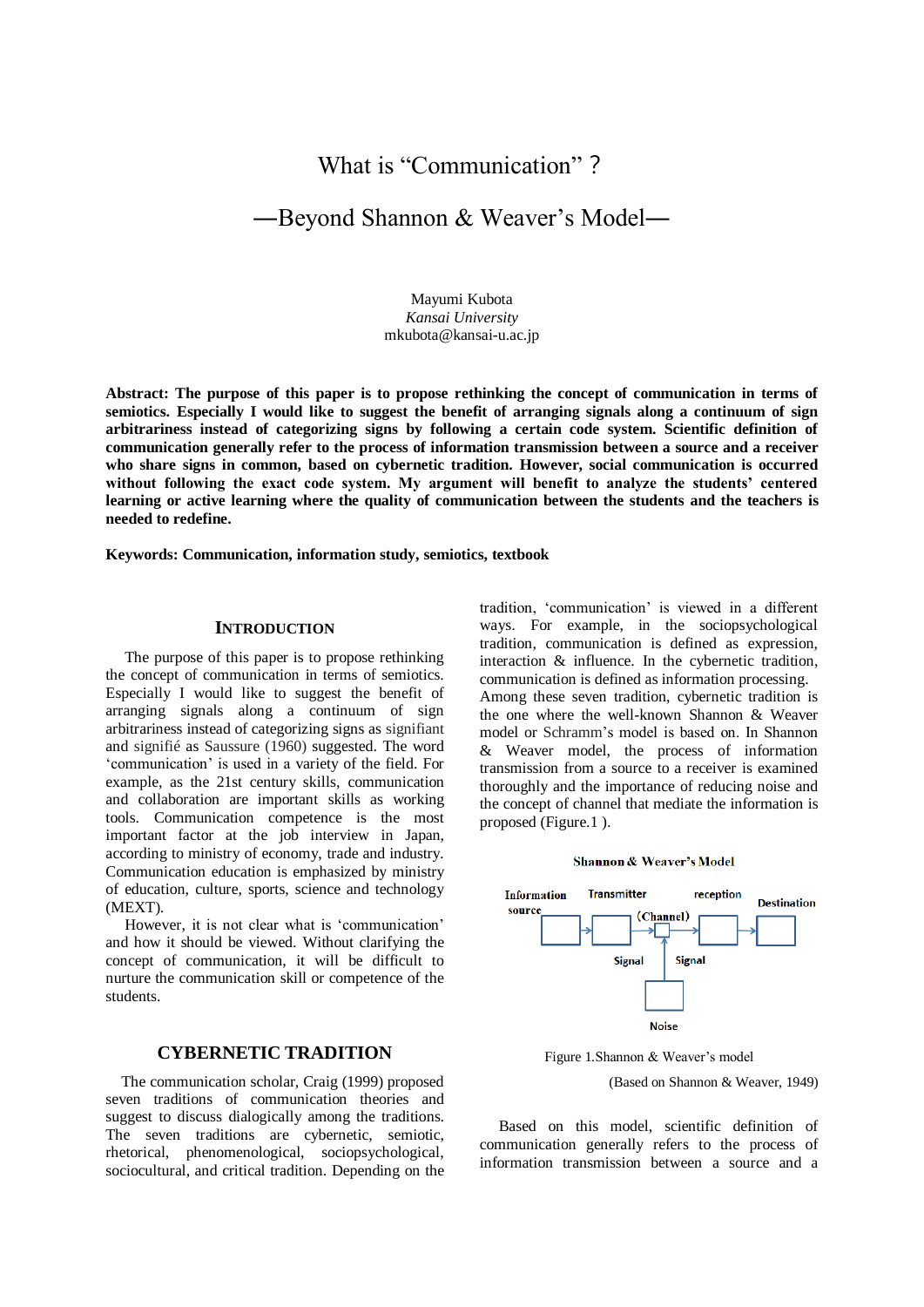receiver who share signs. However, as I mentioned before, Craig (1999) proposed seven tradition of communication theories, and cybernetic tradition is not the only way to view the communication phenomena.

# **SEMIOTIC TRADITION**

In the semiotic tradition, communication theories are approached as "intersubjective mediation by signs" (Craig, 1999). A 'sign' will be 'viewed as that which in some sense, stands for something else—its significate' (Cronkhite, 1984, p.53). Liska (1994). is proposing the continuum that consists of sign behaviors that she describes as "symptom", "semblance', or 'symbols' depending upon the degree of arbitrariness of the particular sign.

## **Three signs**

The followings are the definition of each sign given by Liska (1994). 'Sign that are symptoms bear a natural, functional, or physiological relationship to their significate, and these signs define one end of the continuum" (p. 235). "Symptomatic signs directly achieve their effects or, put another way, directly satisfy biological needs" (Liska, 1986, p.172).

The signs that define another end of the continuum is symbol. "A pure symbol is a sign that bears no conceivable natural or functional relation to its significate" (p.172). In other words, symbols are totally arbitrary signs. With the exception of onomatopoetic words, all words are symbols.

Semblance are signs "that either resemble the symptoms of the conditions on which they are based or bear a perceptual similarity or resemblance to their significates. Ritual semblance have their origins in symptoms but become exaggerated and transplanted into other contexts. Iconic semblance resemble their significates, as in the case of a line drawing of a person, a map of a territory, or a photograph of a gorilla" (Liska, 1994, p.238). Onomatopoetic words appear to be a mixture of symptom and symbol; that is, they are to some extent arbitrary but the choices are restricted to mimicry.

### **The continuum of three signs**

Figure 2 was drawn by the author based on Liska (1986; 1994) and Yashima & Kubota (2012) in order to grasp the concept of three sings easily.



Figure 2. The continuum that consists of three signs

Liska (1994) 'refers to 'social communication' as an organism's response to non-symbolic signs and use the term 'symbolic communication' to refer to an organisms' response to a symbol'  $(p.172)$ . Thus, social communication occurs to the extent that an organism responds to nonarbitrary signs, that is 'symptoms' here. Liska (1994) emphasizes the semblance as the missing link between symptom and symbol sign and interested in more on symbolic communication (including semblance) in order to understand human communication in relation to animals. In other words, Liska (1994) is interested in the development of symbol communication of human communication in relation to animal communication. However, my argument is that the emphasis of 'social communication' where an organism's response to non-symbolic signs (symptom) as well as semblance will shed light on the communication problem for the global world.

# **DEVELOPMENT OF COMMUNICATION MEDIA**

I will explain about coding in relation to the development of 'media' by referring Kujiraoka (1997), who investigate the human development of communication by researching the relationship between an infant and a caregiver thoroughly.

According to Kujiraoka (1997), the caregiver is always instinctively in tune with her baby. Therefore, the caregiver will easily notice the infant who expresses his feelings through the vitality affects (Stern, 1985). In the case of communication between an infant and his caregiver, Kujiraoka says that it is quite natural that communication occurs not from the sender's side but from the receiver's side (caregiver's) since the infant cannot intentionally send any meaningful verbal message to his caregiver. Thus, Kujiraoka (1997) calls this kind of communication Prelingual Affective Communication. Prelingual Affective Communication is defined as various nonverbal interactions that happen mainly when two psychologically connected persons discover a common ground for their feelings and establish a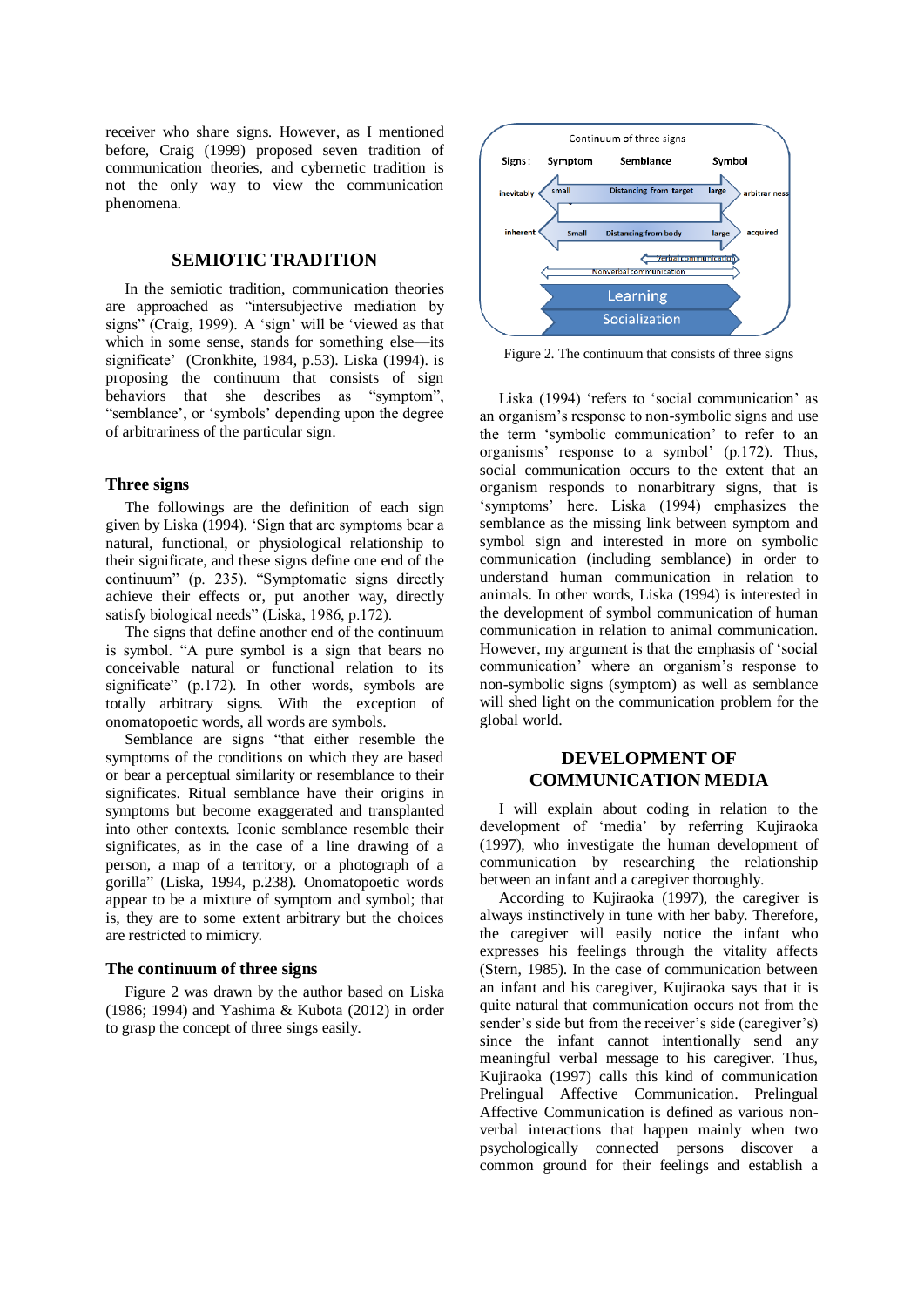relationship. It can be observed not only between caregiver and infant but also between a husband and wife, a boyfriend and girlfriend and between any two people who are close. Once we acquire a language, we tend to forget this pre-verbal ability of Prelingual Affective Communication; however, we all have this ability (Kujiraoka, 1997).

 Figure 3 shows the development of communication media given by Kujiraoka (1997, p.177).



Figure 3. The development of communication media

The vertical axis shows the degree of contract of coding, while the horizontal axis shows the degree of psychological closeness between two persons as well as the type of communication.

The information study textbook based on cybernetics tradition emphasized the communication mainly occurred the upper right side in Figure 3. It means that information can be transmitted without mistaking although two persons are apart physically, since the contract of code is rigid.

However, I would like to suggest the importance of observing the communication phenomena occurred in the lower left side.

#### **METHOD**

In order to examine how 'communication' is viewed, first, I will analyze four Japanese textbooks of information study used in high schools to clarify the usage of terms like 'communication' and 'information'. In the Japanese high school, two kinds of textbooks are used: Information Study by Scientific Approach and Information Study for Participating Community. Thus, I have chosen two textbooks of each title to analyze.

Secondly, I will illustrate the process of Japanese conversation by presenting the example of conversation from the information study textbook and TV drama in order to present the missing points of communication signals.

## **RESULTS AND DISCUSSION**

#### **Analysis of four textbooks**

Table 1 and Table 2 show the results of four textbooks analysis. There are definitions of information in three textbooks while there are only one definition of communication in one textbook (Table 1). It says that "communication is to exchange information expressed with the letters, sounds, still pictures and movies, through media such as telephone and e-mail, and to interact each other"(p.106). This definition is based on cybernetic tradition.

In addition, the word 'commination' is used several times in the textbooks: in 'Information Study by Scientific Approach,' Latest/Information Study by Scientific Approach, 'NEW Edition/Information Study for participating community', and 'Latest/Information Study for participating community,' 20, 22, 11, and 30 respectively (Table 1 & 2). For example, communication tools, a variety of communication, communication on the network, means of communication, and lack of communication etc. As for the characteristics of communication, several important points when the students communicate through Internet are written. Thus, it is obvious that the usage of the word 'communication' in the textbooks of information study is definitely based on cybernetic tradition. The components of communication, such as a sender, receiver, message or information, channel or media, noise, encoding, and decoding are highlighted in the textbooks.

Table 1. Analysis of four textbooks (1)

| Textbook title                                                  | NEW Edition/Information Study Latest/Information Study for<br>for participating community                                                                                                                                                                                                                                                                                                                         | participating community                                                                                                                                                                               |
|-----------------------------------------------------------------|-------------------------------------------------------------------------------------------------------------------------------------------------------------------------------------------------------------------------------------------------------------------------------------------------------------------------------------------------------------------------------------------------------------------|-------------------------------------------------------------------------------------------------------------------------------------------------------------------------------------------------------|
| the Publisher                                                   | Tokyo Shoseki                                                                                                                                                                                                                                                                                                                                                                                                     | Jikkyou Shuppan                                                                                                                                                                                       |
| Total number of pages                                           | 171                                                                                                                                                                                                                                                                                                                                                                                                               | 175                                                                                                                                                                                                   |
| Published DATE                                                  | 2018                                                                                                                                                                                                                                                                                                                                                                                                              | 2018                                                                                                                                                                                                  |
| Definiton of information                                        | Information is the notice about<br>events and the knowledge about<br>the world, and that is useful to<br>judge appropriately. The mere<br>recodes of temperature is not<br>information, but if those data<br>was arranged by the certain<br>purpose, then it becomes<br>information like weather<br>reports. Thus, information<br>should be arranged for the<br>sender and the receiver to<br>understand clearly. | p.6 Information is the fact or the<br>things that become the evidence<br>to judge the behaviors or<br>intention. The data is the one<br>that were expressed in number,<br>letters or signs.           |
| Definition of<br>communication                                  | none                                                                                                                                                                                                                                                                                                                                                                                                              | p.106 Communication is to<br>exchange information expressed<br>with the letters, sounds, still<br>pictures and movies, through<br>media such as telephone and e-<br>mail, and to interact each other. |
|                                                                 | communication tool                                                                                                                                                                                                                                                                                                                                                                                                | variation of communication                                                                                                                                                                            |
|                                                                 | Characteristics of<br>communication                                                                                                                                                                                                                                                                                                                                                                               | interpersonal communication                                                                                                                                                                           |
|                                                                 | communication on the network                                                                                                                                                                                                                                                                                                                                                                                      | cominication on the network                                                                                                                                                                           |
| number of sentence that<br>jinclude the word<br>'communication' | 11                                                                                                                                                                                                                                                                                                                                                                                                                | 30                                                                                                                                                                                                    |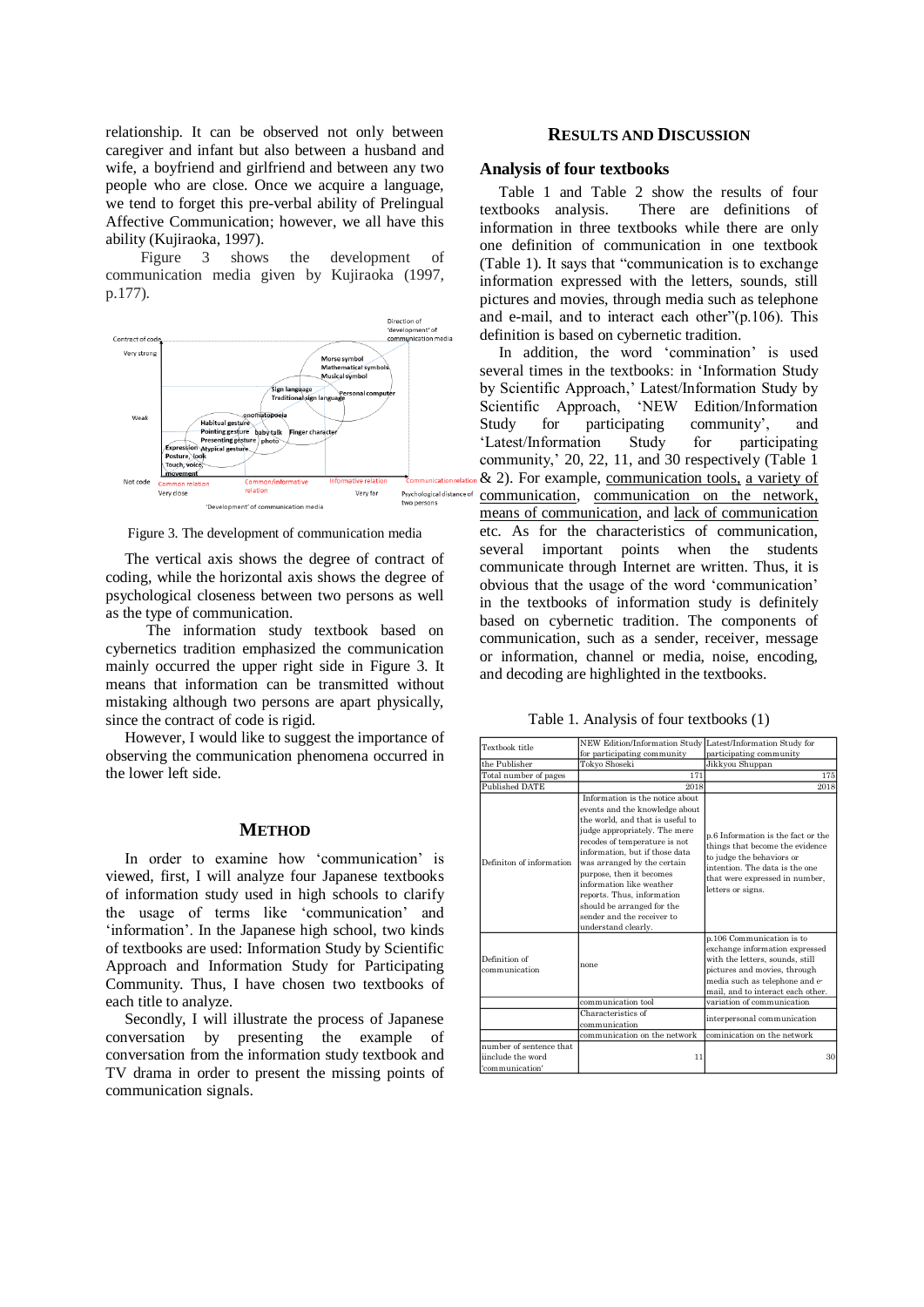| Textbook                                                                     | Information Study by                    | Latest/Information Study by                                                                                             |
|------------------------------------------------------------------------------|-----------------------------------------|-------------------------------------------------------------------------------------------------------------------------|
| title                                                                        | Scientific Approach                     | Scientific Approach                                                                                                     |
| the<br>Publisher                                                             | Tokyo Shoseki                           | Jikkyou Shuppan                                                                                                         |
| Total<br>number of<br>pages                                                  | 171                                     | 175                                                                                                                     |
| Published<br><b>DATE</b>                                                     | 2018                                    | 2018                                                                                                                    |
| Definiton<br>$\sigma$<br>informatio<br>n                                     | none                                    | p.6 Information is what the<br>data, that consists of number<br>and letters, is purposefully<br>collected and arranged. |
| Definition o                                                                 | p.90 not a definition but a<br>titile   | none                                                                                                                    |
|                                                                              | p.90 a variety of<br>communication      | communication tools                                                                                                     |
|                                                                              | characteristics of<br>communication etc | lack of communication                                                                                                   |
|                                                                              |                                         | means of communication                                                                                                  |
| number of<br>sentence<br>that<br>iinclude<br>the word<br>'communic<br>ation' | 20                                      | 22                                                                                                                      |

Table 2. Analysis of four textbooks (2)

#### **Daily conversation**

#### **Case 1**

In the information study textbooks called 'Latest/Information Study by Scientific Approach', there is one manga (Figure 4. p.8) that indicates the difficulty of 'communication.' The title is "let's start! my feeling, wishing to communicate." This manga appears in the section of 'mechanism of transmission' where analog data and digital data were explained as information transmission through a computer.



Figure 4. One example of daily conversation

In this manga, the girl received the massage from the boy, through a smart phone. The message says 'I like you'. However, the first impression of the boy by the girl is that he is looking down at the smart phone only, and that makes her irritated. Finally, she got

angry and said that "talk to me, since I am next to you!" in the second frame.

Let us analyze the first frame. How do you explain this situation with the Shannon & Weaver model? The boy did not send any message verbally to her, but the girl interpreted some message from him. The distance between the girl and the boy is very close and that helps her to interpret the situation. Hall (1970) classified the personal space into four, and defines that the close distance is from 0 to 0.46 meter and the two person will talk the private topic in that distance. Thus, the girl and the boy can talk the private topic in this situation. Of course, the relationship between the boy and the girl also helps to interpret the situation (Watzlawick, Beavin, & Jackson, 1967). In order to talk the private topic, they should not be unknown each other but they must be close friends.

In this situation, the boy might avoid eyes-contact with the girl because of shyness, thus he looks down the smart phone. Sitting on the bench might afford two persons not to look each other. Silence might tell the girl easily about his shyness, however, he was busy typing something with the smart phone in this situation. This behavior irritated the girl, I think. Her assumption is the close distance is the situation where two person can talk directly instead of using any media.

This situation suggests us to observe the contradiction of assumptions hold by the boy and the girl. In other words, the boy's behaviors can be observed in the upper right, while the girl expects to communicate in the lower left manner in the Figure 3. The boy insists to use symbol (rigid code), while the girl relies on symptom or semblance (not code).

#### **Case 2**

I will show another example of daily conversation from TV drama to present the phenomena where the Shannon & Weaver model cannot explain the process of communication.

The story occurred about 1990' era. It is about the Nire's family, where there are grandfather, father, younger brother and heroine called Suzume.

At the coffee shop, the clerk explain to the Nire's family (her father, her grandfather and her brother) about the situation of Suzume, whom she saw last evening in her coffee shop.

- The clerk: "The last evening, I just wonder what she does, however, she brought out the name card of Mr.Akikaze,"
- Father: "Name card?"
- The clerk: "Yeah, It seems she always carries it in her pocket, and she called (with the public phone). Sorry for her, it seems that no one answered, so, she called every ten minutes.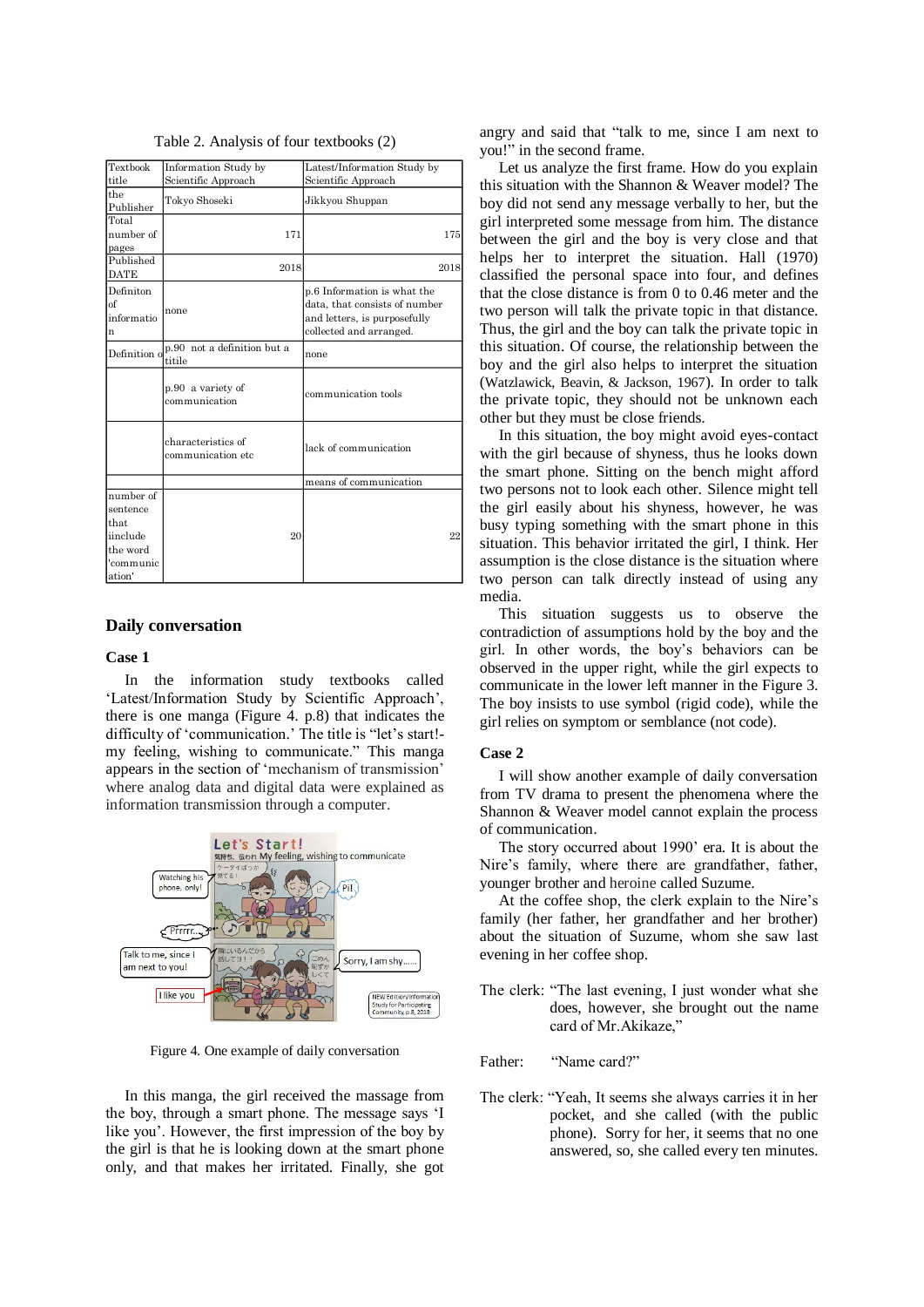Poor, Suzume, her hands were shaking, maybe she was so nervous, I think."

This scene shows the clerk's interpretation of Szume's situation from Suzume's shaking hands. She knows the person to whom Suzume was talking on the phone and how the phone call to Mr.Akikaze was important for her. However, without asking anything to Suzume, she interpreted the situation from Suzume's shaking hands as nervous. How do you explain this situation with the Shannon & Weaver model? Suzume did not intentionally send any message to the clerk, but the clerk received some message from her shaking hands, and report it to Nire's family on the following day. In case of interpretation, the sender does not send any message, however, the receiver receives some information from the sender like the caregiver interprets the situation of infant. Because the caregiver cares the infant, she can catch any signs from infant. In the same manner, the clerk cares for Suzume, she could catch some signs from Suzume. Caring for others is the important factor to catch any signs from others.

Suzume was nervous or anxious thus her hands were shaking. This is the symptom. The clerk could notice this symptom of Suzume, because she cares for Suzume.

In cybernetic tradition, the information or message is sent from the sender, however, as shown in Figure 4, the receiver can interpret some meaning from the sender if the receiver cares for the sender. Information is transmitted according to the code system in cybernetic tradition. Thus, the sender and receiver need to share the common code to understand each other mistakenly. That occurs mainly in the upper right in the Figure 3. However, coding means segmenting the phenomena into several parts, and that did not fit to express the feeling (symptom) shared among the sender and the receiver. For example, if two persons were in the cold place and felt cold, then one will say, 'cold, isn't it?' then the other will say, 'un'. Before exchanging the words, they need to feel 'cold' together. In Japan, this kind of social communication is very common as a greeting. ]

Affection need to occur before saying something (action) for prelingual affective communication. However if a person are trained enough in a society (socialization) then, you greet because you believe a greeting is important to keep the good relationship with your neighborhood or a friend, or a greeting might become just a habit (semblance). In other words, you think first before reacting to the symptom.

If you place the continuum of three sign along the vertical axis in Figure 3, you can find the reason why nurturing social communication competence is important in the global world. Again, Social communication occurs to the extent that an organism responds to nonarbitrary signs, that is 'symptoms' (Liska, 1999). The reson is that as the media of communication develops, the more prelingual affective communication is disregarded.

## **CONCLUSION**

The purpose of this paper is to propose rethinking the concept of communication in terms of semiotics. Especially I suggested the benefit of arranging signals along a continuum of sign arbitrariness instead of categorizing signs as signifiant and signifié as Saussure (1960) suggested. In the process of communication, unconsciousness and interpretation are the key to nurture social communication. The sender might present some information unconsciously, in other words, the sender might just respond to symptom such as blushing, shaking, or brining etc. However, the receiver can interpret something from it, if the receiver cares for the sender. This kind of social communication will become more important.

The reasons are three holds. One is that the receiver instead of sender can initiates communication in social communication. The second is that interpretation of signs becomes important to initiate social communication. In order to interpret symptom, a person need to care for others and observe the others. The third is that the relationship between the sender and the receivers often becomes asymmetry in social communication.

In order to nurture the social communication, I urge to cultivate emotion in relation to cognitive and behavior in order to grasp the communication phenomena from the variety of the perspectives and enhance not only the students' but also the teachers' communication competence.

A workshop of improvisation will be one of the technic to enhance the quality of communication. The quick response from the body must be trained through improvisation. I hope my argument will benefit to analyze the students' centered learning or active learning where the quality of communication between the students and the teachers need to redefine.

#### **REFERENCES**

- Craig, R. T. (1999). Communication theory as a field. *Communication theory*, Vol.9, No.2, 119-161.
- Cronkhite, G. (1984). Perception and meaning. In C. Arnold & J.W. Bowers (Eds.) *Handbook of Rhetorical and communication theory*, Boston, Mass.: Allyn & Bacon, Inc. 51-229.
- Hall (1966). *The hidden Dimension*. NY: Random House.
- Kubota, M. (2008). The Importance of Prelingual Affective Communication Some Implications from the Field. *International Journal for Educational Media and Technology*, *2*(1): 36-44.